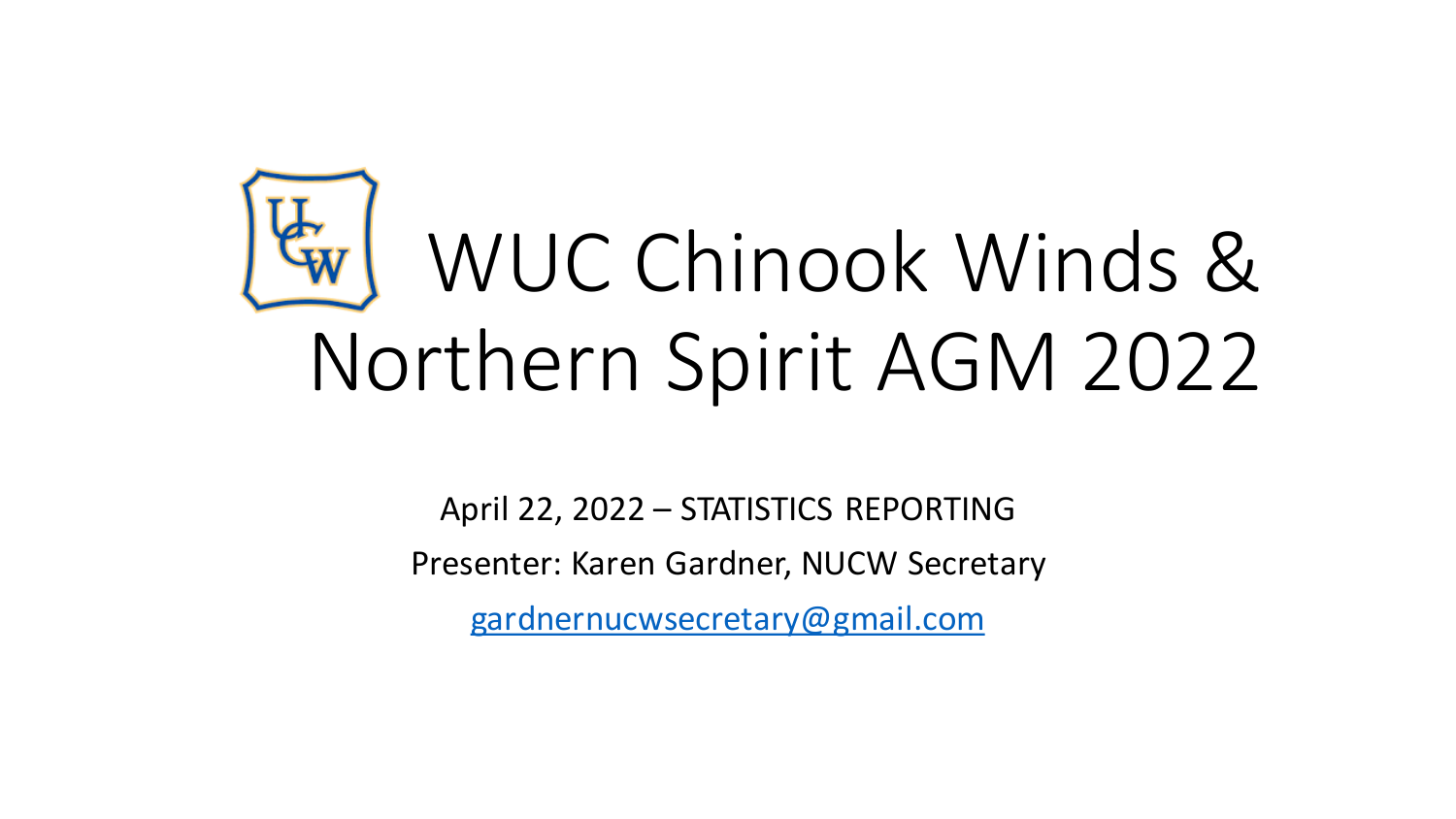#### THE FUNCTION OF STATISTICS



- COLLECTION
- ORGANIZATION
- PRESENTATION
	- ANALYSIS
- INTERPRETATION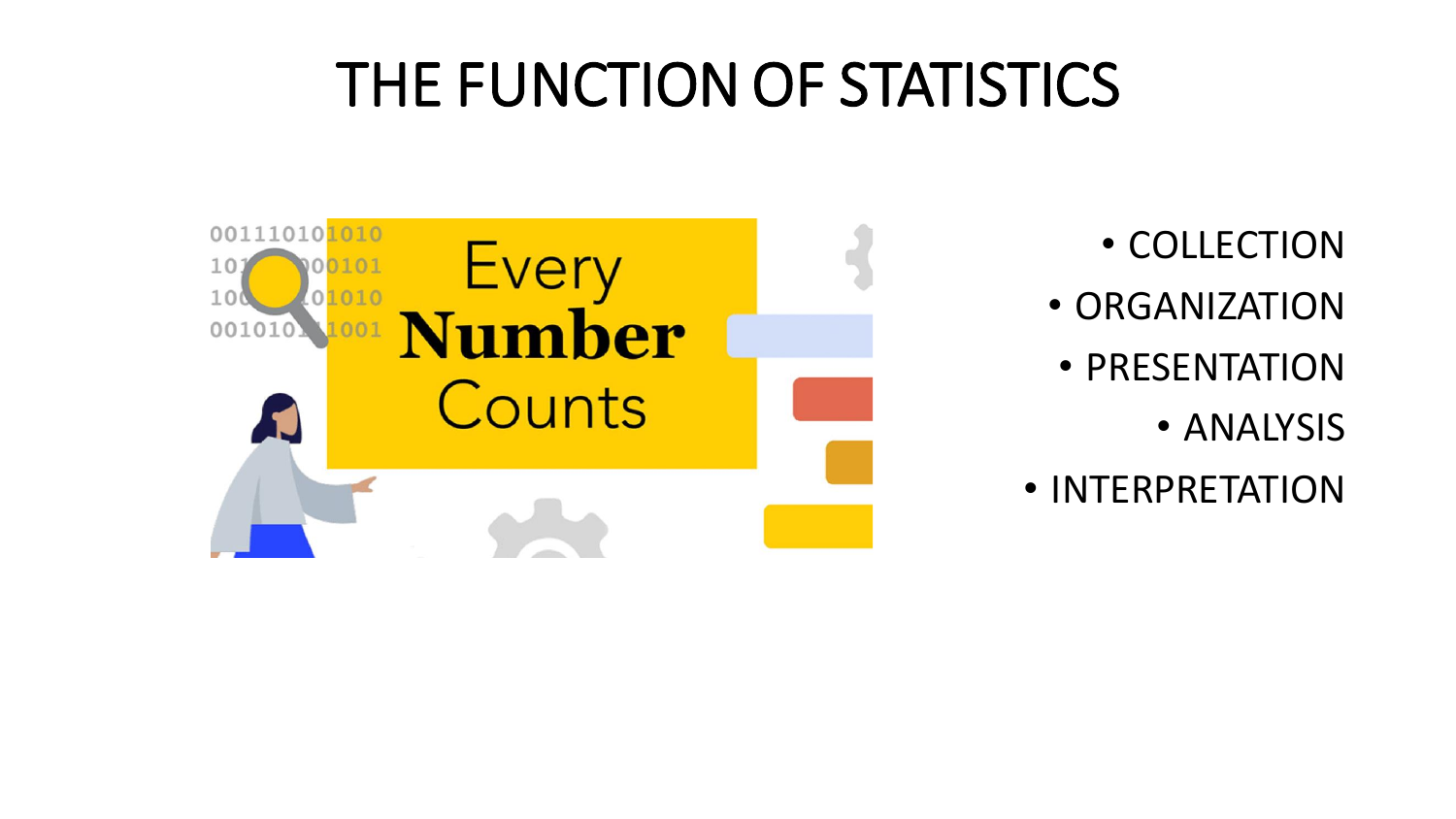#### WHY WE ARE INTERESTED IN THE NUMBERS

**FOR PLANNING and HOW WE OPERATE**

**as UNITED CHURCH WOMEN as a National organization**

- **Communities of Faith UCW Units**
- **Area UCWs\***
- **Region/District UCWs \***
- **National UCW (NUCW)**

**\*Individual Memberships are reported at these levels**

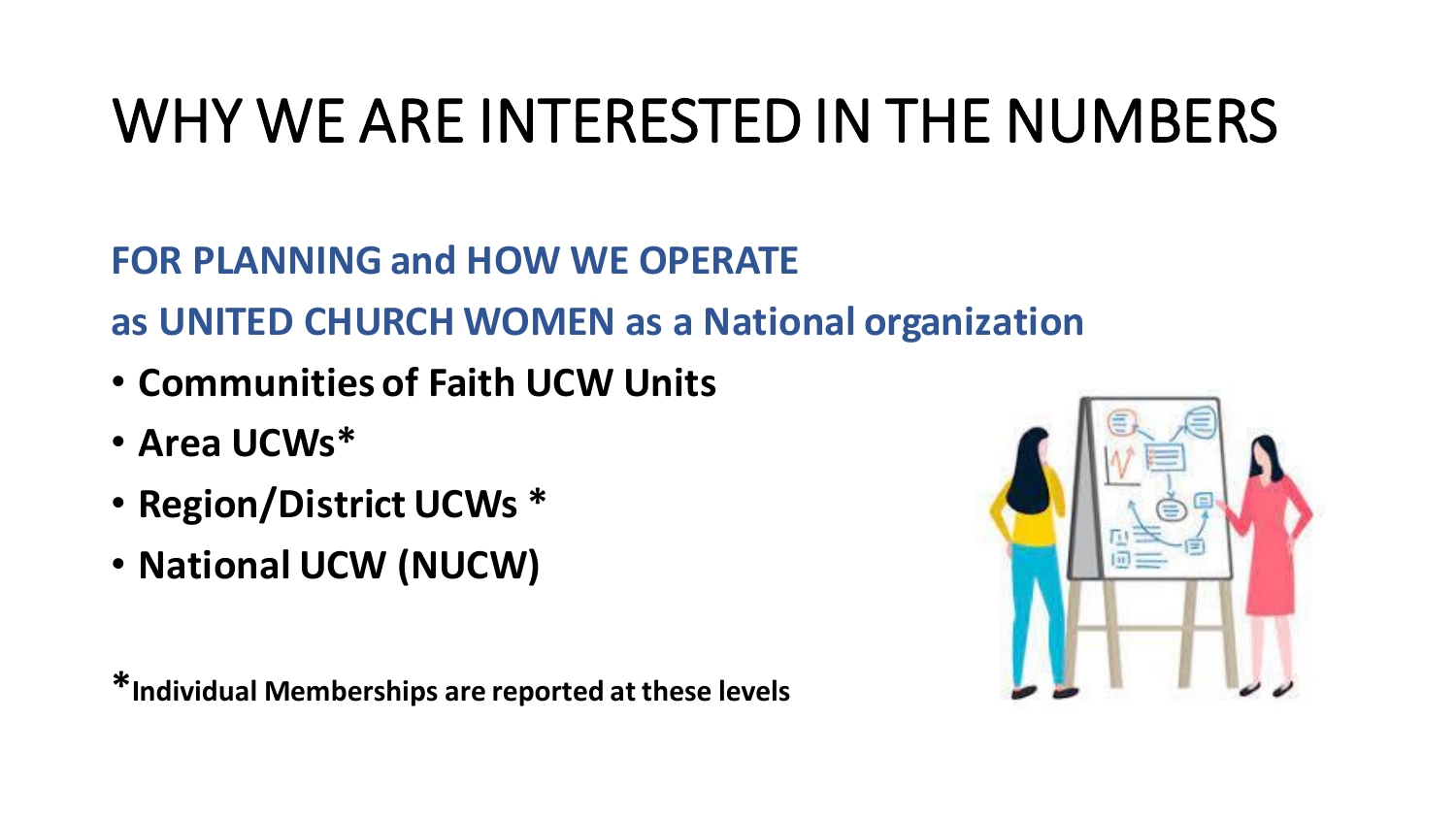#### **Organization Chart of United Church Women**



The United Church Women of the Communities of Faith (formerly known as Congregations) Local units formed within Communities of Faith Usually meets monthly

The Area United Church Women (formerly known as Presbyterials) or equivalent structure composed of the United Church Women of the Communities of Faith or successor groups within the area Usually meets two to four times a year

The Region/District United Church Women (formerly know as Conferences) or equivalent structure composed of the Area United Church Women or successor groups within the Region/District Usually meets at least once a year for an annual general meeting The Region/District UCW Executive usually meets two to four times a year

The National United Church Women (NUCW) composed of the UCW Region/District presidents and Past/Vice-Presidents/Presidents Elect or alternates Usually meets once a year for a 4-5 day gathering.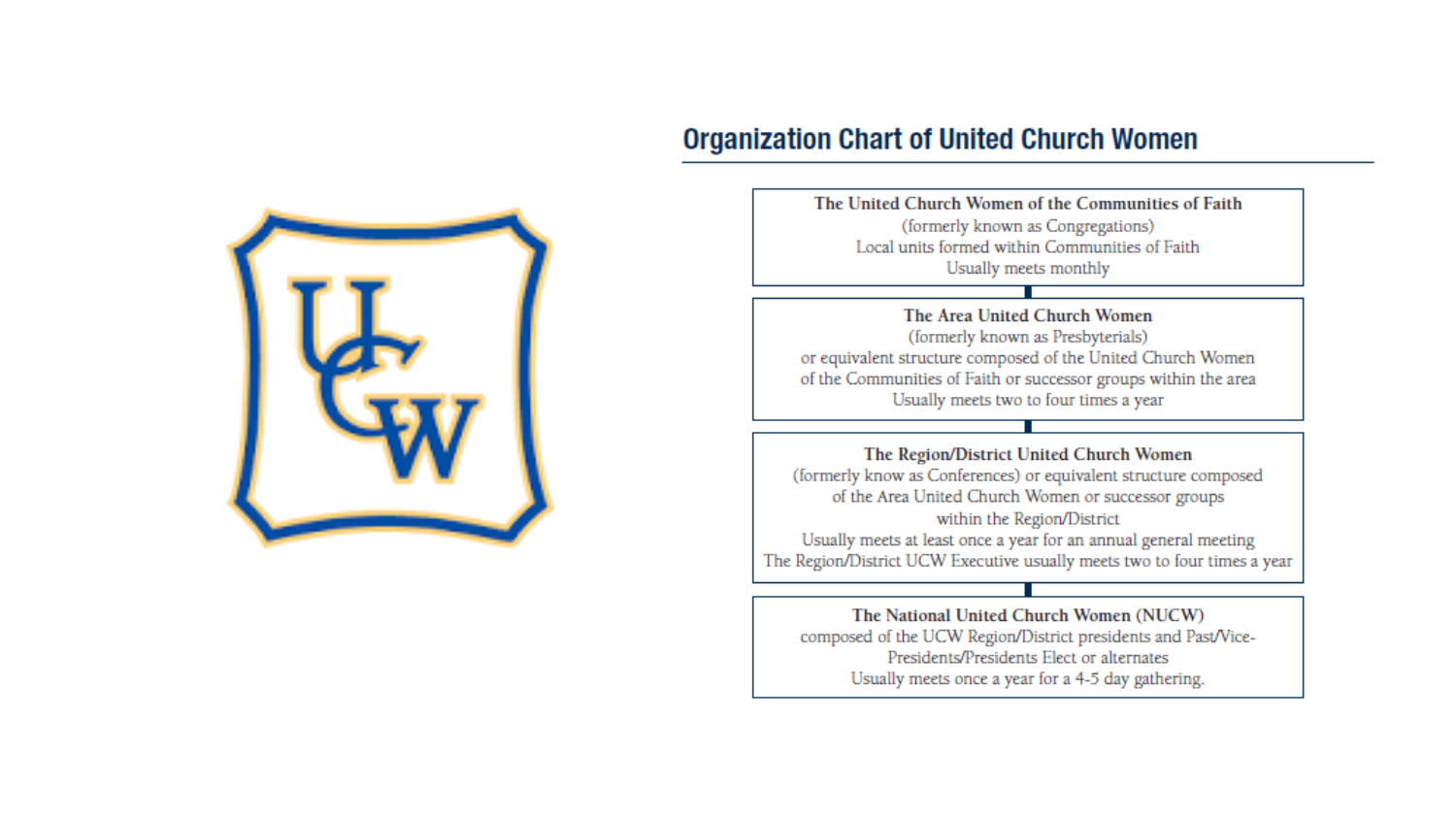## Reference: UCW HANDBOOK September 2021

https://united-church.ca/community-and-faith/being-community/united-church-women-ucw



#### **Organization Chart** of United Church Women – Page 8

Individual Membership – Page 9

Lifetime Membership – Page 9

Responsibilities for Communities of Faith Unit Level UCW – Page 12

Responsibilities for Area UCW – Page 15

Responsibilities for Region/District UCW – Page 17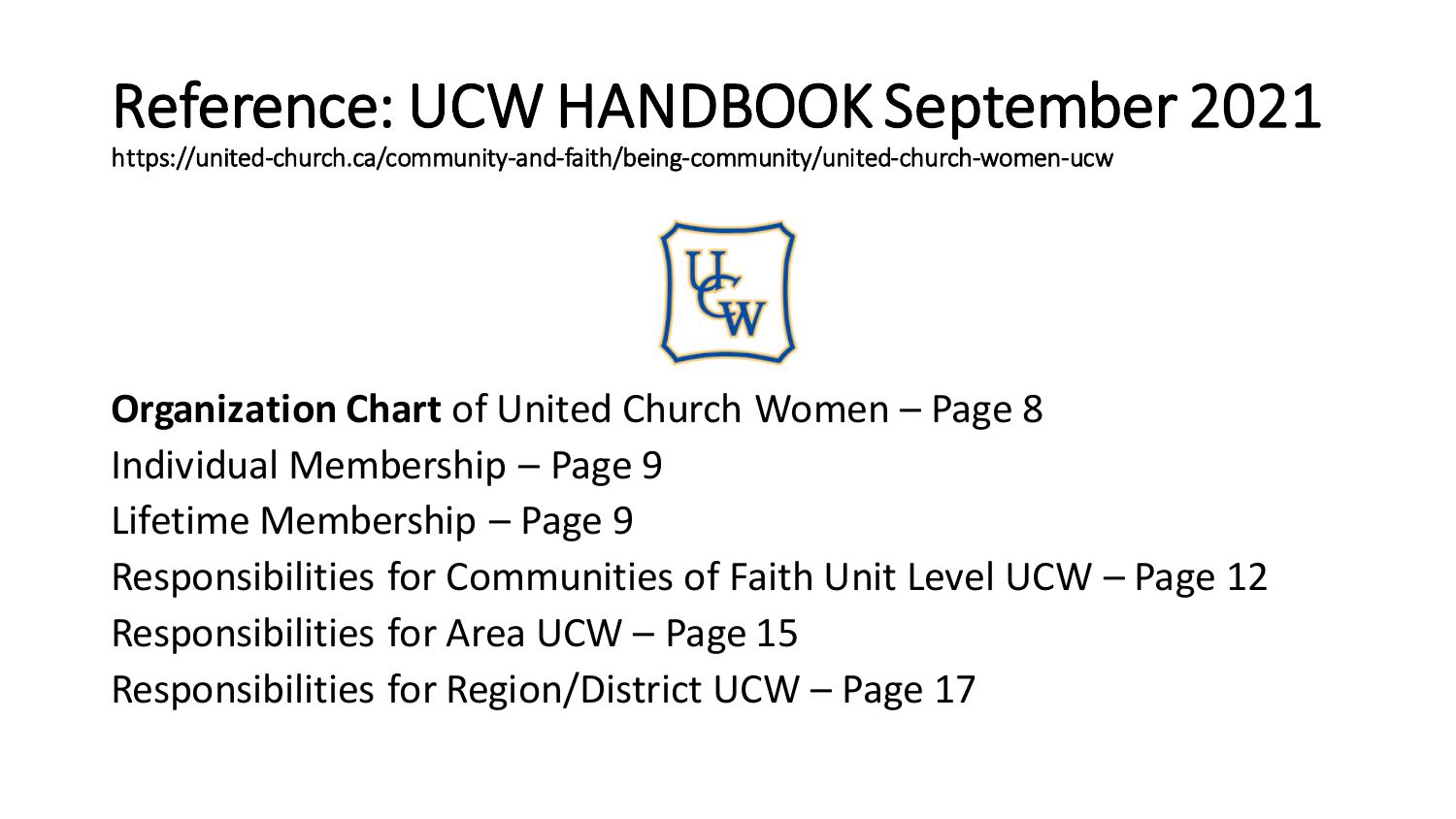#### STATS COLLECTION FORMS FOR UCW

- A form is provided to each level of our organization to complete and submit to the assigned contacts
- The deadlines for submitting statistics and contact information: ❑FEBRUARY/MARCH FOR UNIT LEVEL – Community of Faith ❑APRIL/MAY FOR AREA – Presbyterial or Alternative Structure ❑JUNE/JULY FOR REGION/DISTRICT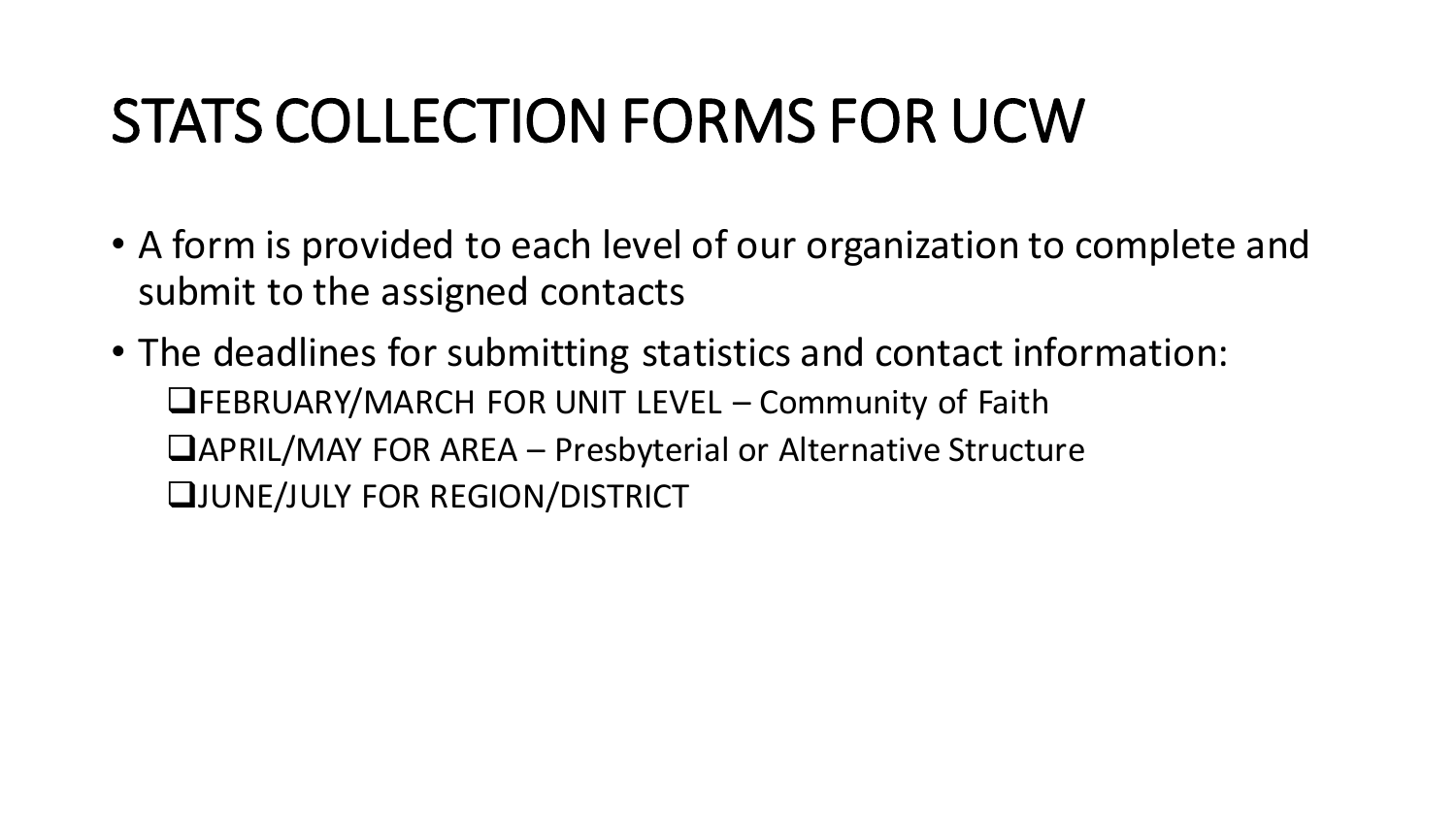#### **COLLECT/ORGANIZE/PRESENT DATA**

2021Statistics Report - United Church Women Community of Faith

Name of Community of Faith:

Ex

Presbyterial or Alternative Structure: Total number of UCW members in your Unit: Total number of Life Memberships given out in 2021:

**President or Contact** Name: Address: City/Province/Postal Code: Telephone number: E-mail address:

Vice-President Name: Address: City/Province/Postal Code: Telephone number: E-mail address:

Treasurer: Name: Address: City/Province/Postal Code: Telephone number: E-mail address:

Secretary Name: Address: City/Province/Postal Code: Telephone number: Email address:

Mail or e-mail this form to your Presbyterial or Alternat Name: Address City/Province/Postal Code: Telephone number: E-mail:

 $|\mathcal{A}^{\mathbf{m}}|$ 

2021 Statistics Report - United Church Women Presbyterial or Alternative Structure

Name of Presbyterial or Alternative Structure: Number of units in your Presbyterials or Alternative Structure: Number of UCW members in your Presbyterial or alternative Structure: Number of Life Memberships given out in 2021 in your Presbyterial or Alternative Structure:

**President or Contact** Name: Address: City/Province/Postal Code: Telephone number: E-mail address:

**Vice-President** Name: Address: City/Province/Postal Code: Telephone number: E-mail address:

Treasurer: Name: Address: City/Province/Postal Code: Telephone number: E-mail address:

Secretary Name: Address: City/Province/Postal Code: Telephone number: E-mail address:

Mail or e-mail this form to your Region/District level by April 30, 2022. Name: Address City/Province/Postal Code: Telephone number: E-mail:

**IKW** 

2021 Statistics Report - United Church Women **Region UCW or District UCW Level** 

**Name of Region or District:** Number of Presbyterials or Alternative Structure in your Region or District: Number of UCW members in your Region or District: Number of Life Membership Pins/Certificates awarded in 2021 in your Region or District:

**President or Contact** Name: Address: City/Province/Postal Code: Telephone number: E-mail address:

Vice-President Name: Address: City/Province/Postal Code: Telephone number: E-mail address:

Treasurer: Name: Address: City/Province/Postal Code: Telephone number: E-mail address:

Secretary Name: Address: City/Province/Postal Code: Telephone number: E-mail address:

Mail or e-mail this form to National UCW for June 30, 2022

Karen Hansen-Gardner 8357 Forest Green Crescent Metcalfe, ON, K0A 2P0 613-821-1780

United Church of Canada United Church Women, CIM 3250 Bloor St. West, Suite 200 Toronto, ON, M8X 2Y4 Attention: Angie Museuza.

Email: ucw@united-church.ca

Email: gardnemucwsecretary@gmail.com

National UCW Statistic Report\_ANNUAL NUMBERS REPORTS FORM FOR 2020/21

| RECOMPISTRICT<br><b>NAME</b>                                                                                    | #Presbyterials   # UCW<br>Alternative/<br><b>AREA</b> | <b>UNITS</b>                  | UCW<br><b>MEMBERSHIP</b> | LIFE.<br><b>MEMBERSHIP</b><br><b>PINS</b><br><b>AWARDED</b> |
|-----------------------------------------------------------------------------------------------------------------|-------------------------------------------------------|-------------------------------|--------------------------|-------------------------------------------------------------|
| Pacific Mountain UCW                                                                                            |                                                       |                               |                          |                                                             |
| <b>Women of the United</b><br><b>Church: Chinook Winds</b><br>and Northern Spirit                               | s                                                     | <b>Not</b><br><b>Reported</b> | 1145                     | 7                                                           |
| Saskatchewan United Church<br>of Canada Women                                                                   |                                                       |                               |                          |                                                             |
| Prairie to Pine Region UCW                                                                                      |                                                       |                               |                          |                                                             |
| Canadian Shield Region UCW                                                                                      |                                                       |                               |                          |                                                             |
| Antier River Watershed<br>Region UCW                                                                            |                                                       |                               |                          |                                                             |
| Western Ontario Waterways<br>UCW                                                                                |                                                       |                               |                          |                                                             |
| Horseshoe Falls UCW                                                                                             |                                                       |                               |                          |                                                             |
| Shining Waters Region UCW                                                                                       |                                                       |                               |                          |                                                             |
| Bay of Quinte ECOR UCW                                                                                          |                                                       |                               |                          |                                                             |
| Eastern Ontario Quigquais<br>Regional UCW                                                                       |                                                       |                               |                          |                                                             |
| Quebec Regional UCW                                                                                             |                                                       |                               |                          |                                                             |
| First Dawn Eastern Edge West<br><b>District UCW</b>                                                             |                                                       |                               |                          |                                                             |
| First Dawn Eastern Edge East<br>District UCW                                                                    |                                                       |                               |                          |                                                             |
| National Totals*<br>*Assume higher<br><b>Covid Limitations have</b><br>impacted reporting/activity<br>this year |                                                       |                               | 16,685*                  |                                                             |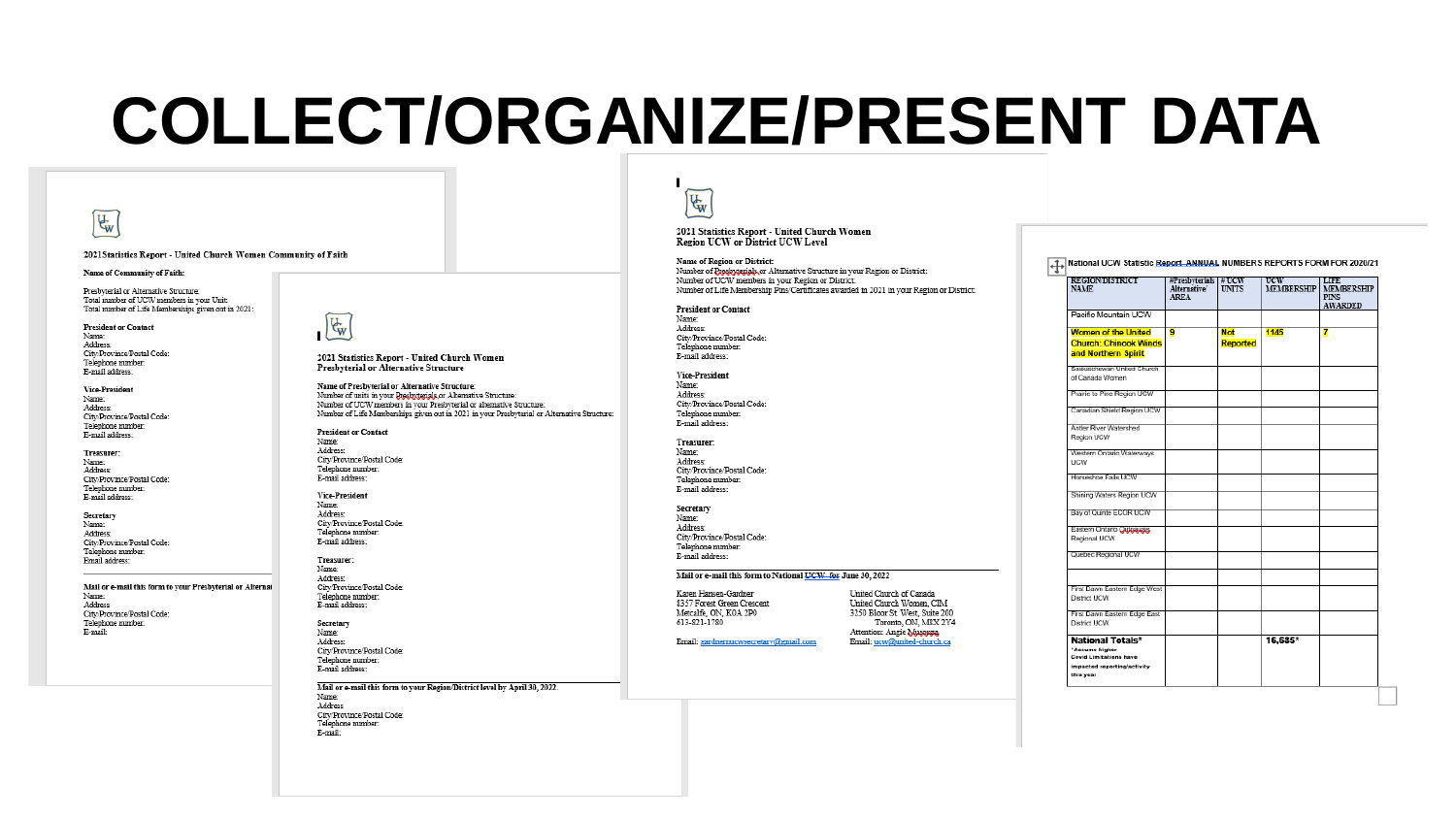## **PRESENTING/REPORTING THE DATA**

#### Presented to NUCW Executive Annual Meeting September

|   |  |  | <u>.†.</u> National UCW Statistic <u>Report, ANNUAL</u> NUMBERS REPORTS FORM FOR 2020/21 |  |  |
|---|--|--|------------------------------------------------------------------------------------------|--|--|
| T |  |  |                                                                                          |  |  |

| RECOMBENES CH<br><b>NAME</b>                                                      | #Presbyterials<br>Alternative/<br><b>AREA</b> | #UCW<br><b>UNITS</b>          | <b>UCW</b><br><b>MEMBERSHIP</b> | <b>MEMBERSHIP</b><br><b>FINS</b><br><b>AWARDED</b> |
|-----------------------------------------------------------------------------------|-----------------------------------------------|-------------------------------|---------------------------------|----------------------------------------------------|
| Pacific Mountain UCW                                                              |                                               |                               |                                 |                                                    |
| <b>Women of the United</b><br><b>Church: Chinook Winds</b><br>and Northern Spirit | 9                                             | <b>Not</b><br><b>Reported</b> | 1145                            |                                                    |
| Saskatchewan United Church<br>of Canada Women<br>Prairie to Pine Region UCW       |                                               |                               |                                 |                                                    |

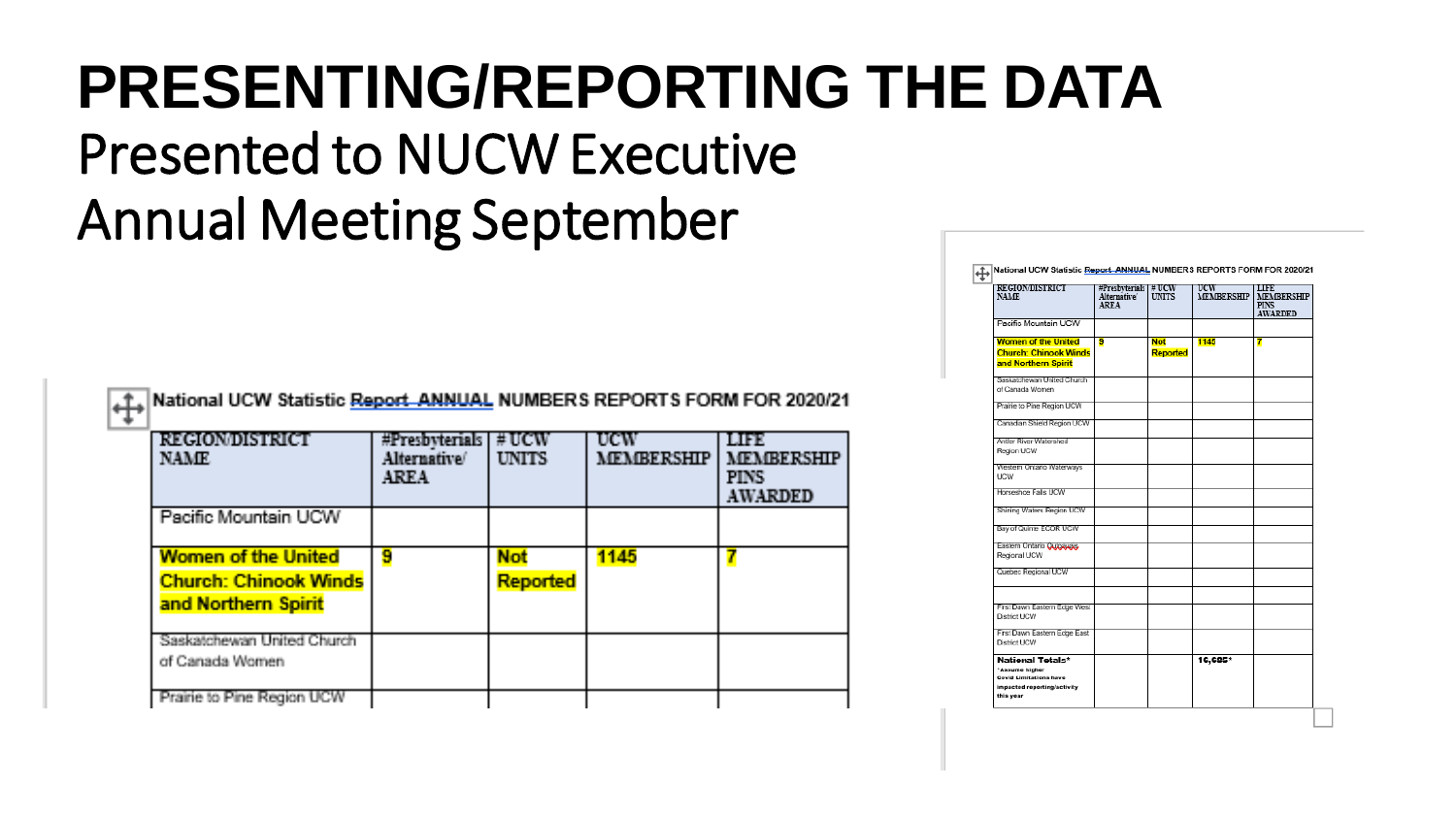#### **ANALYSIS** - THE UCW NUMBERS OVER TIME



**RECORDED MEMBERSHIP / WOMEN'S WORK IN THE CHURCH - UCW**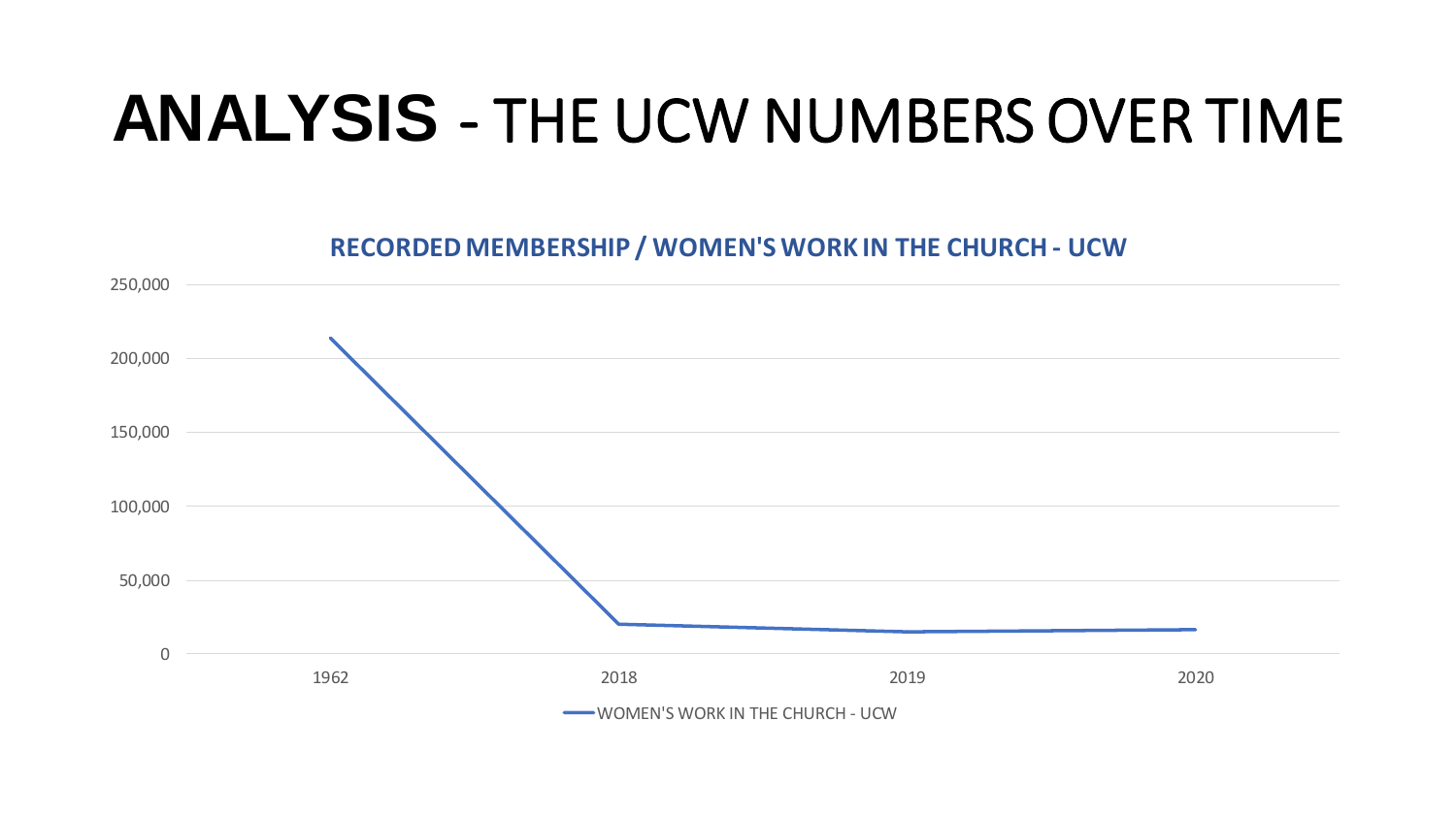**FUN STAT FACTS** - These businesses are driven by their statistics and impacted in all facets of their operation by how many members they attract and how active they are every minute of every day!

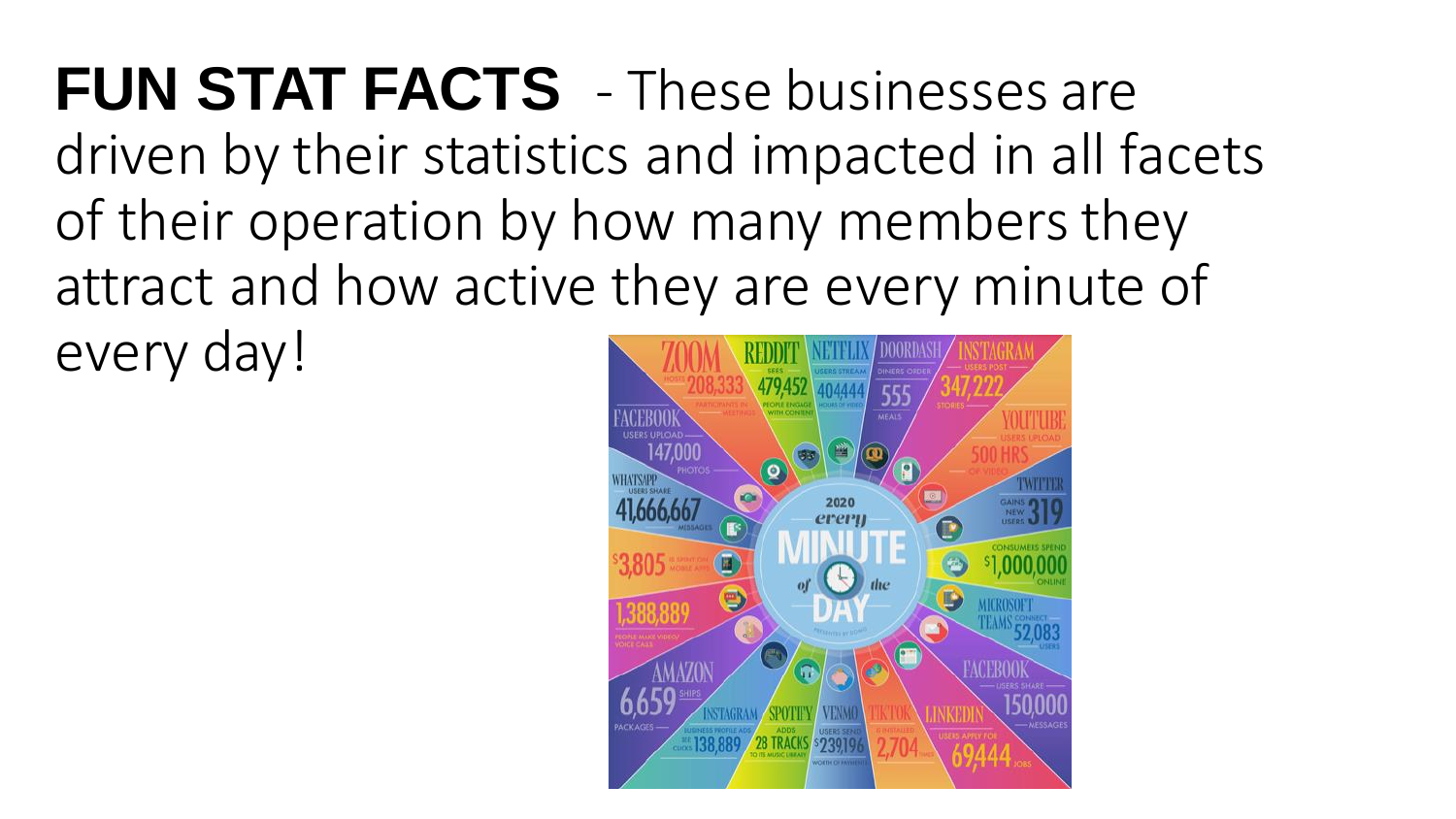## **INTERPRETING THE NUMBERS**  UCW – PLANNING FOR THE FUTURE

**FOR PLANNING and HOW WE OPERATE**

**as UNITED CHURCH WOMEN as a National organization**

- **Communities of Faith UCW Units**
- **Area UCWs**
- **Region/District UCWs**
- **National UCW (NUCW)**